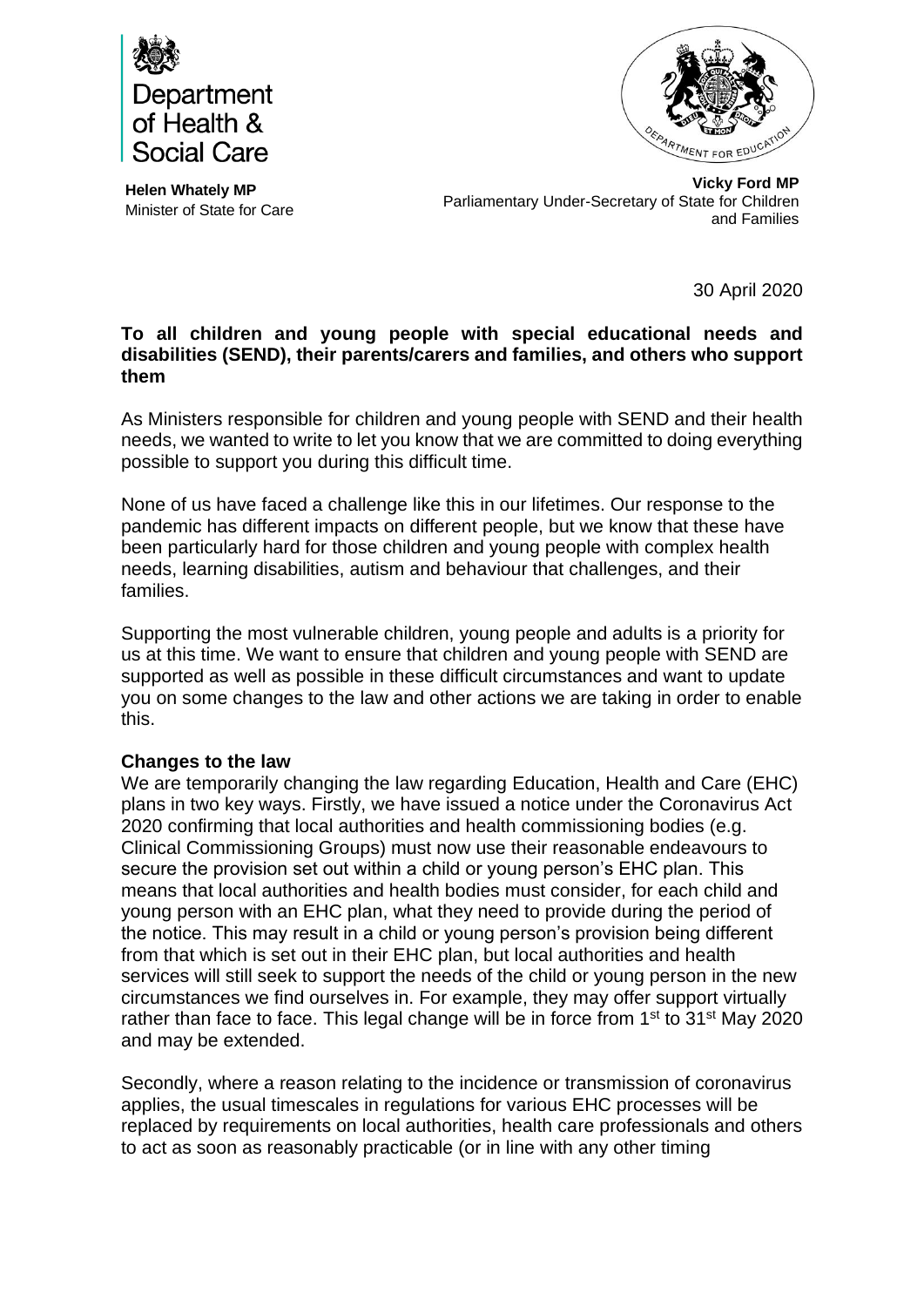requirement in the regulations being amended). These changes will be in force from  $1<sup>st</sup>$  May to  $25<sup>th</sup>$  September 2020 and we will be keeping this under review.

We have published detailed guidance alongside these temporary changes. A link to this guidance can be found at: [https://www.gov.uk/government/publications/send-code-of-practice-0-to-25.](https://www.gov.uk/government/publications/send-code-of-practice-0-to-25)

We know that as parents and others involved in the care of this vulnerable group, your primary concern is their health and wellbeing. As the Ministers for SEND and Care, we share those concerns and want to reassure you that these changes are temporary and all other requirements of the EHC process remain unchanged. The changes are designed to balance the needs of children and young people with the ability of local authorities and health services to respond to the outbreak.

Our aim is that, as far as practicable during this difficult period, EHC processes continue so that children and young people still get help and support whilst accepting that this may have to be done differently. We expect commissioning bodies – and the services they commission – to maintain education, health and care provision for vulnerable children, and also to extend extra support, where possible, to families in most need – recognising that home isolation is extremely hard for many children and young people with SEND and their families.

In addition, we want to emphasise that co-production, partnership and communication remain critical.

### **Keeping children and young people with EHC plans in education**

For those with EHC plans, we are asking local authorities and educational providers to work with families and the child or young person to carry out an individual risk assessment to judge whether the child or young person's needs can be more safely met at home or at their educational setting. We recognise that some children and young people may be better off with the greater continuity and structure that education brings and that some of those with the most complex needs may need access to support that cannot be provided at home.

We have provided new guidance to help with that risk assessment process: [https://www.gov.uk/government/publications/coronavirus-covid-19-send-risk](https://www.gov.uk/government/publications/coronavirus-covid-19-send-risk-assessment-guidance/coronavirus-covid-19-send-risk-assessment-guidance)[assessment-guidance/coronavirus-covid-19-send-risk-assessment-guidance.](https://www.gov.uk/government/publications/coronavirus-covid-19-send-risk-assessment-guidance/coronavirus-covid-19-send-risk-assessment-guidance)

For parents whose children are not in school, the Department for Education has published the guidance and an initial list of resources to support access to high quality remote education during school closures:

[https://www.gov.uk/government/publications/coronavirus-covid-19-online](https://www.gov.uk/government/publications/coronavirus-covid-19-online-education-resources/coronavirus-covid-19-list-of-online-education-resources-for-home-education)[education-resources/coronavirus-covid-19-list-of-online-education-resources-for](https://www.gov.uk/government/publications/coronavirus-covid-19-online-education-resources/coronavirus-covid-19-list-of-online-education-resources-for-home-education)[home-education.](https://www.gov.uk/government/publications/coronavirus-covid-19-online-education-resources/coronavirus-covid-19-list-of-online-education-resources-for-home-education)

### **Funding**

Local authorities across England will receive a further £1.6 billion to help them to deal with the immediate impacts of coronavirus (COVID-19). This takes the total funding to support councils to respond to the pandemic to over £3.2 billion. Local authorities are best placed to decide how to meet service pressures in their local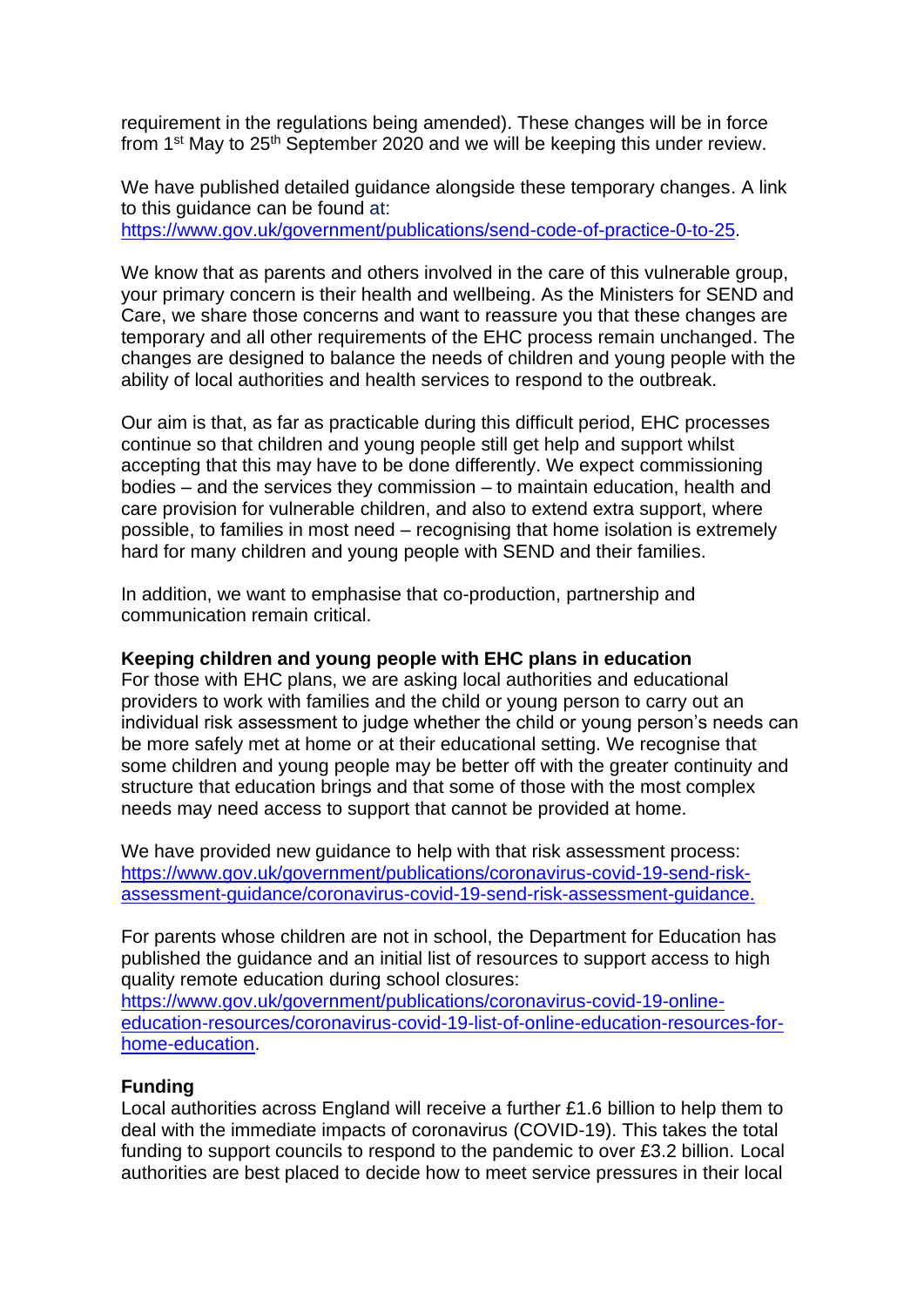area, including within SEND and children's social care.

We have confirmed that schools and colleges will continue to receive their usual funding, including from the high needs block, to support them through this period of disruption: [https://www.gov.uk/government/publications/coronavirus-covid-19](https://www.gov.uk/government/publications/coronavirus-covid-19-financial-support-for-education-early-years-and-childrens-social-care) [financial-support-for-education-early-years-and-childrens-social-care.](https://www.gov.uk/government/publications/coronavirus-covid-19-financial-support-for-education-early-years-and-childrens-social-care)

We are also providing financial support to schools to meet additional costs arising from Covid-19: [https://www.gov.uk/government/publications/coronavirus-covid-19](https://www.gov.uk/government/publications/coronavirus-covid-19-financial-support-for-schools) [financial-support-for-schools.](https://www.gov.uk/government/publications/coronavirus-covid-19-financial-support-for-schools)

We hope that this letter has been helpful in setting out what we are doing at this time to support children with SEND. At the end of this letter, there are some key resources that may be helpful. Right now, our focus, like yours, is on the current situation and keeping you and your children safe and supported. We know that by working together, we can ensure that children and young people with SEND receive the support they need during this difficult time.

Yours faithfully,

**Helen Whately MP Minister of State for Care**

Molin Ford.

**Vicky Ford MP Parliamentary Under-Secretary of State for Children and Families**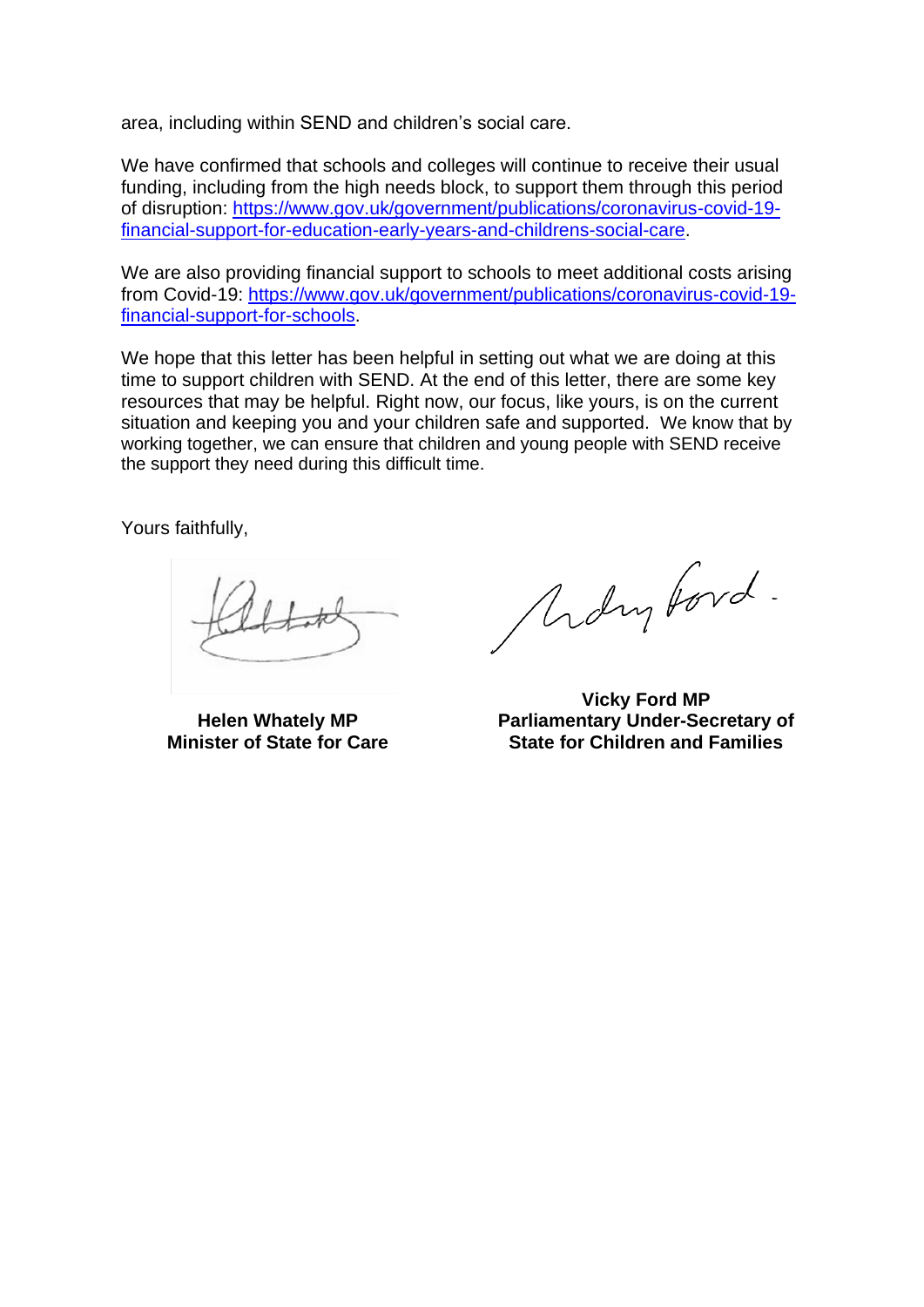# **Annex - Further key resources**

On the GOV.UK website there is a comprehensive set of guidance on coronavirus (COVID-19): [https://www.gov.uk/coronavirus.](https://www.gov.uk/coronavirus)

The following links will be of particular interest for the families of children with SEND:

- The Department for Education has a Coronavirus helpline for education and children's social care related queries, which is available to anyone working in the sector, as well as parents. Their number is 0800 046 8687, there are advisers responding to questions between 8am-6pm Monday-Friday, and 10am-4pm on Saturday and Sunday.
- There are a number of frequently asked questions for different educational settings and for local authorities at this link: [https://www.gov.uk/government/publications/coronavirus-covid-19](https://www.gov.uk/government/publications/coronavirus-covid-19-guidance-on-vulnerable-children-and-young-people) [guidance-on-vulnerable-children-and-young-people.](https://www.gov.uk/government/publications/coronavirus-covid-19-guidance-on-vulnerable-children-and-young-people)
- Guidance on shielding and protecting people defined on medical grounds as extremely vulnerable can be found here: [https://www.gov.uk/government/publications/coronavirus-covid-19](https://www.gov.uk/government/publications/coronavirus-covid-19-implementing-social-distancing-in-education-and-childcare-settings/coronavirus-covid-19-implementing-social-distancing-in-education-and-childcare-settings) [implementing-social-distancing-in-education-and-childcare](https://www.gov.uk/government/publications/coronavirus-covid-19-implementing-social-distancing-in-education-and-childcare-settings/coronavirus-covid-19-implementing-social-distancing-in-education-and-childcare-settings)[settings/coronavirus-covid-19-implementing-social-distancing-in-education](https://www.gov.uk/government/publications/coronavirus-covid-19-implementing-social-distancing-in-education-and-childcare-settings/coronavirus-covid-19-implementing-social-distancing-in-education-and-childcare-settings)[and-childcare-settings](https://www.gov.uk/government/publications/coronavirus-covid-19-implementing-social-distancing-in-education-and-childcare-settings/coronavirus-covid-19-implementing-social-distancing-in-education-and-childcare-settings) and here is the link for special schools: [https://www.gov.uk/government/publications/coronavirus-covid-19-send](https://www.gov.uk/government/publications/coronavirus-covid-19-send-risk-assessment-guidance/coronavirus-covid-19-send-risk-assessment-guidance)[risk-assessment-guidance/coronavirus-covid-19-send-risk-assessment](https://www.gov.uk/government/publications/coronavirus-covid-19-send-risk-assessment-guidance/coronavirus-covid-19-send-risk-assessment-guidance)[guidance.](https://www.gov.uk/government/publications/coronavirus-covid-19-send-risk-assessment-guidance/coronavirus-covid-19-send-risk-assessment-guidance)
- Frequently asked questions about coronavirus (COVID-19) can be found here: [https://www.gov.uk/government/publications/coronavirus-outbreak](https://www.gov.uk/government/publications/coronavirus-outbreak-faqs-what-you-can-and-cant-do/coronavirus-outbreak-faqs-what-you-can-and-cant-do)[faqs-what-you-can-and-cant-do/coronavirus-outbreak-faqs-what-you-can](https://www.gov.uk/government/publications/coronavirus-outbreak-faqs-what-you-can-and-cant-do/coronavirus-outbreak-faqs-what-you-can-and-cant-do)[and-cant-do.](https://www.gov.uk/government/publications/coronavirus-outbreak-faqs-what-you-can-and-cant-do/coronavirus-outbreak-faqs-what-you-can-and-cant-do)
- Public Health England (PHE) has published easy-read guidance on how to keep yourself safe during the pandemic. A copy of their guidance can be found here: [https://assets.publishing.service.gov.uk/government/uploads/system/upload](https://assets.publishing.service.gov.uk/government/uploads/system/uploads/attachment_data/file/874281/COVID-19_easy_read.pdf)

[s/attachment\\_data/file/874281/COVID-19\\_easy\\_read.pdf.](https://assets.publishing.service.gov.uk/government/uploads/system/uploads/attachment_data/file/874281/COVID-19_easy_read.pdf)

- Also, there is an easy-read version of the shielding guidance for people whose physical health conditions mean they are at the greatest risk from coronavirus. The easy read version of this guidance can be found here: [https://assets.publishing.service.gov.uk/government/uploads/system/upload](https://assets.publishing.service.gov.uk/government/uploads/system/uploads/attachment_data/file/874281/COVID-19_easy_read.pdf) [s/attachment\\_data/file/874281/COVID-19\\_easy\\_read.pdf.](https://assets.publishing.service.gov.uk/government/uploads/system/uploads/attachment_data/file/874281/COVID-19_easy_read.pdf)
- Books Beyond Words have published resources about coronavirus that can be used to support those who find pictures easier to understand than words which can be found here: [https://assets.publishing.service.gov.uk/government/uploads/system/upload](https://assets.publishing.service.gov.uk/government/uploads/system/uploads/attachment_data/file/874281/COVID-19_easy_read.pdf)

[s/attachment\\_data/file/874281/COVID-19\\_easy\\_read.pdf.](https://assets.publishing.service.gov.uk/government/uploads/system/uploads/attachment_data/file/874281/COVID-19_easy_read.pdf)